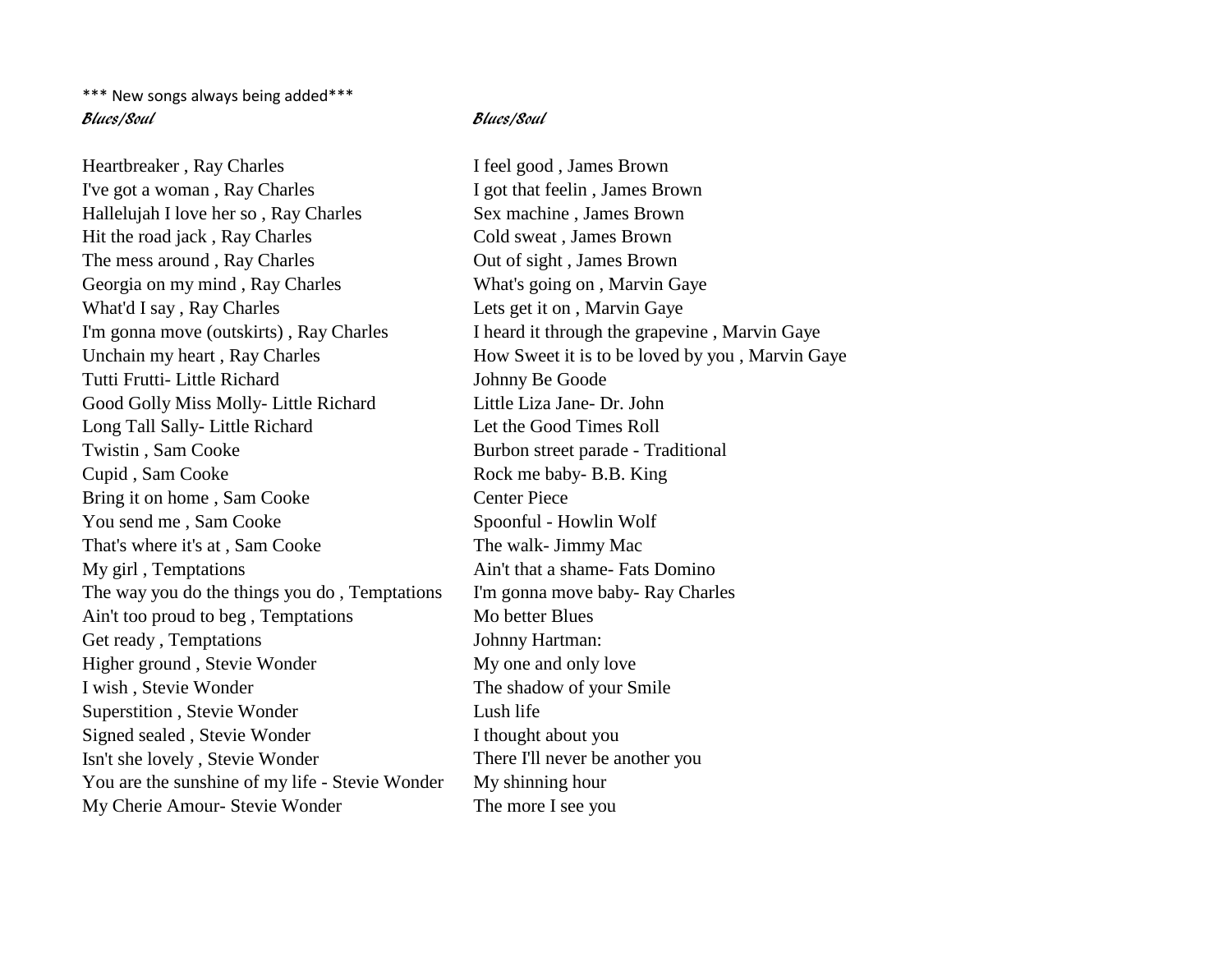The Way You Look Tonight, Frank Sinatra My One and Only love Star dust I get a kick out of you , Frank Sinatra All of Me Unforgettable All of you, Frank Sinatra I Can't Give You Anything But Love It could happen to you The best is yet to come, Frank Sinatra It Don't Mean A Thing What a wonderful world Blue moon , Frank Sinatra All Blues La vie en rose Cheek to cheek, Frank Sinatra My One and Only love Jeepers creepers Come rain or come shine, Frank Sinatra Body and Soul Bossetty like you From this moment on , Frank Sinatra **Autumn Leaves** When the saints How high the moon , Frank Sinatra Don't Get Around Much Anymore Burbon Street Parade Sophisticated lady , Frank Sinatra Mack The Knife Aint Misbehavin - Fats Waller Angel eyes, Frank Sinatra Night and Day Honeysuckle Rose - Fats Waller I love you , Frank Sinatra Stars Fell On Alabama Choo-Choo Ch'Boogie - Louis Jordan Moodies Mood for love You Stepped Out of A Dream Mennie the Moocher- Cab Calloway East of the Sun and West of the moon That's All The Things You Are - Artie Shaw Fly Me To The Moon Don't get around much anymore I've Got Rhythm - Gershwin L.O.V.E Mack the knife Candy - Johnny Mercer On the sunny side of the street Night and day Artistry In Rhythm - Stan Kenton Summertime The House Of Blue Lights - Ella Mae Morse You're My Everything Nature Boy Sing sing sing sing - Benny Goodman I Fall in Love To Esily Come Away With Me As Time Goes By - Dooley Wilson There is No Greater Love Moon river Skylark - Harry James Band Never Let Me Go April in Paris Moonlight In Vermont - Billy Butterfield I Should Care I Left My heart in SF It Don't Mean A Thing I've Got You Under My Skin Take The A Train When I Fall In Love Misty It Had To Be You Satin Doll

I could write a book, Frank Sinatra <br>All The Things You Are Get Your Kicks On Route 66 - Nat "King" Cole Anit Misbehaving The Way You Look tonight Is You Is or Is you anit my Baby- Louis Jordan A Foggy Day The Charleston Long Ago And Far Away - Dick Haymes Save Your love for me 
Honeysuckle Rose All Or Nothing At All - Harry James Band

# Jazz 20's & Beyond Jazz 20's & Beyond Jazz 20's & Beyond